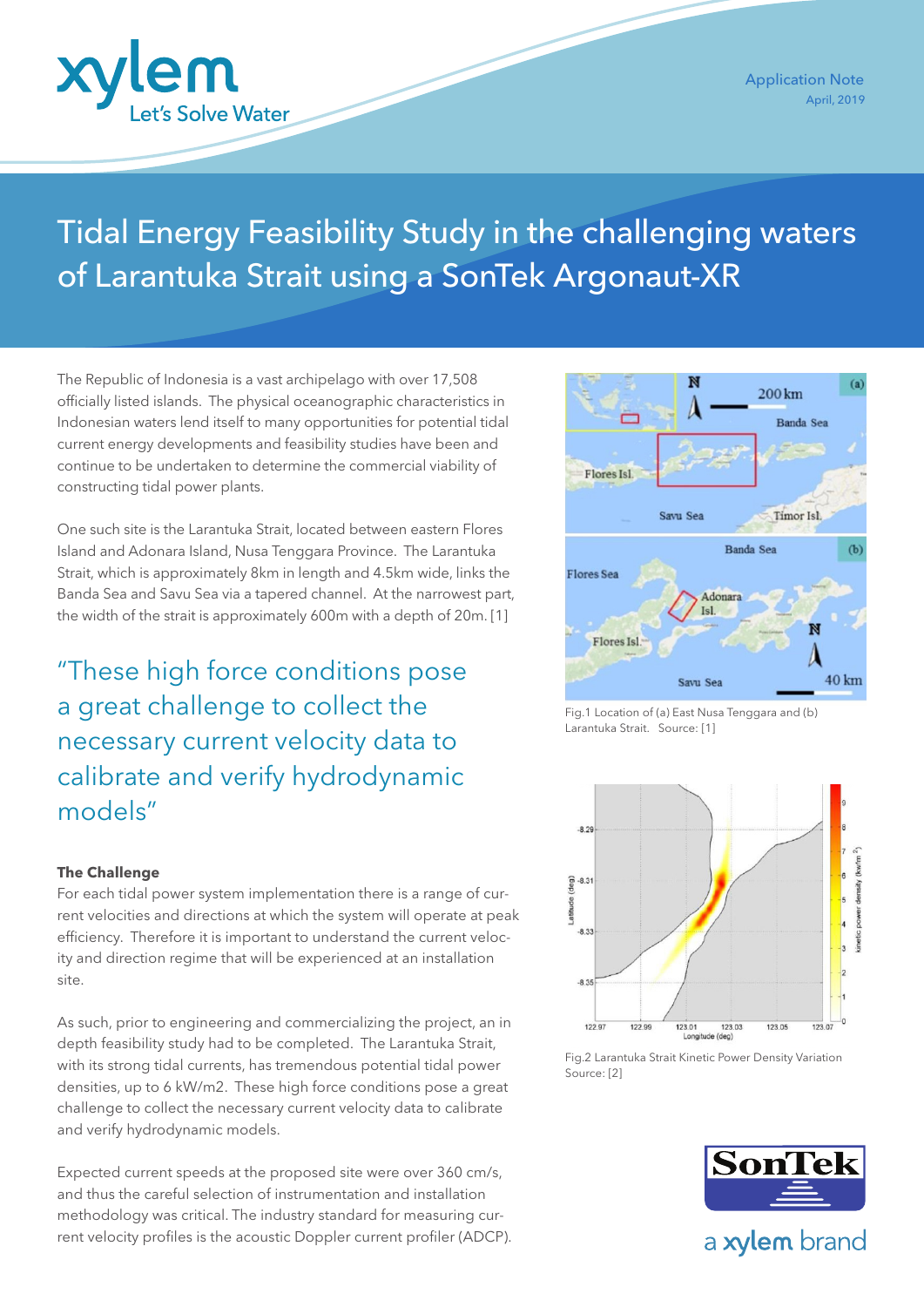# **The Solution**

Adi Pranata, a coastal engineer from Pranata, was engaged to conduct the feasibility study. He has used SonTek Argonaut -XR [acoustic Doppler current profilers](https://www.xylem-analytics.asia/productsdetail.php?SonTek-Argonaut--XR-ADCP-17) for over 8 years at more than 100 locations around the archipelago, including the challenging, high flow waters of the many straits in Indonesia.

The Argonaut-XR 0.75MHz was deployed in a bottom mount to operate autonomously, recording a velocity profile from 10 cells using a 2m cell size. Simultaneously, the Argonaut-XR was measuring a depth-averaged velocity over the entire water column using the Auto-Tide feature of the Argonaut-XR's main measurement cell, where the cell was configured to dynamically change in size as the water level changed due to tidal cycles.

Current data for the profile average as well as the 10 layers is



SonTek Argonaut-XR Measurement Locations marked by red dot. Source: [1]







SonTek Argonaut-XR Current Profiling Settings



a xylem brand

collected, with the size of each layer being 2 meters.

www.xylem-analytics.asia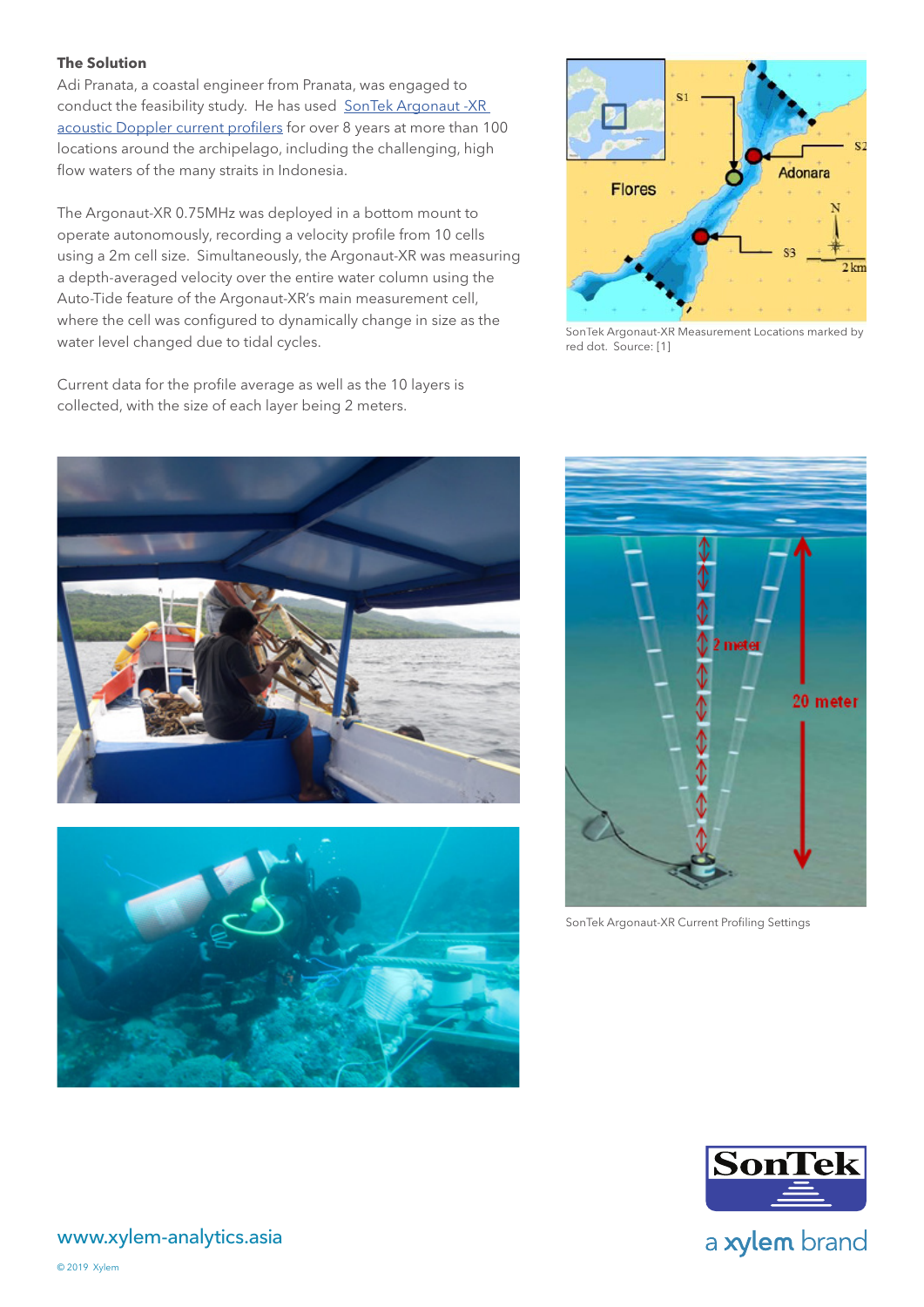#### **Results**

As part of the feasibility study, Adi built a numerical model using DHI's 3D flow model, MIKE 3. Field measurements of detailed bathymetry, tidal surface elevation, and tidal current velocity data were used to validate the model. The numerical model showed good agreement with the field measurement data. [1]

The current velocity and direction varies with the tidal cycle, with average speeds ranging from 117.5 to179.2 cm/s, minimum current speeds of 0.3 to 1.6 cm/s, and maximum current speeds of 283.2 to 365.2 cm/s.

The direction of the dominant current at the average depth is to the south with the current frequency of 52.43%. The dominant current velocity is> 100 cm/s - 150 cm/s with an event frequency of 18.39%. The maximum speed that occurs is >350 cm/s to 400 cm/s with an event frequency of 0.05%. [1]







**Average and Maximum Profiles Current Velocity**



a xylem brand